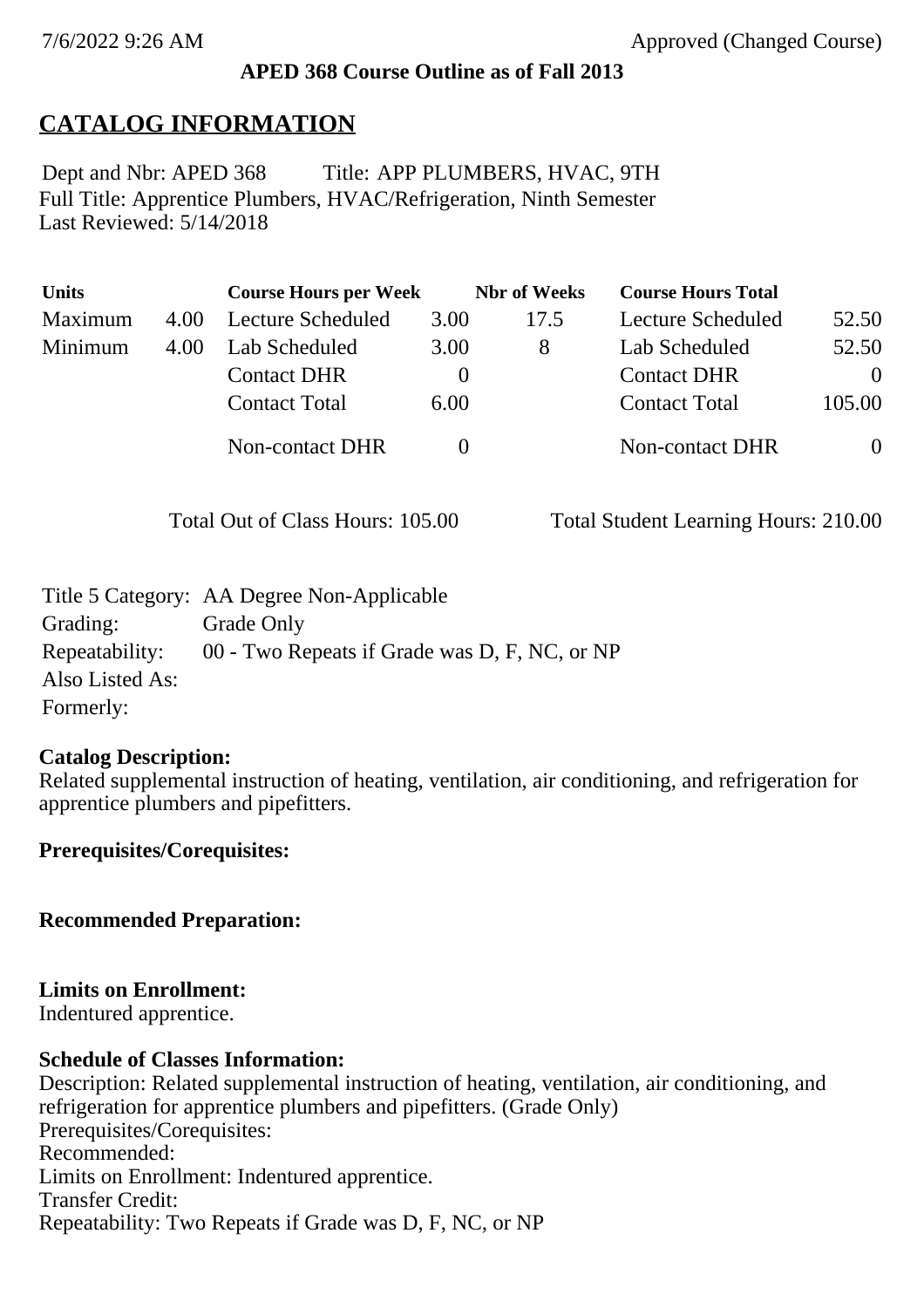# **ARTICULATION, MAJOR, and CERTIFICATION INFORMATION:**

| <b>AS Degree:</b><br><b>CSU GE:</b> | Area<br><b>Transfer Area</b> | Effective:<br>Effective: | Inactive:<br>Inactive: |
|-------------------------------------|------------------------------|--------------------------|------------------------|
| IGETC:                              | <b>Transfer Area</b>         | Effective:               | Inactive:              |
| <b>CSU Transfer:</b>                | Effective:                   | Inactive:                |                        |
| <b>UC</b> Transfer:                 | Effective:                   | Inactive:                |                        |

## **CID:**

## **Certificate/Major Applicable:**

[Certificate Applicable Course](SR_ClassCheck.aspx?CourseKey=APED368)

# **COURSE CONTENT**

### **Outcomes and Objectives:**

Upon completion of this course, the students will be able to:

- 1. Explain, demonstrate, and analyze physical properties of water and steam in industrial applications.
- 2. Explain, demonstrate, and analyze properties of hydraulic and pneumatic systems in industrial applications.
- 3. Explain, demonstrate, analyze and utilize theories and characteristics of metals, alloys, and synthetics in industrial applications.
- 4. Define, demonstrate, analyze, and apply thermodynamic terms, definitions, and formulas to industry-related practices and processes.
- 5. Define, demonstrate, analyze, and apply psychrometric terms, definitions, and formulas to industry-related practices and processes.

## **Topics and Scope:**

- I. Water and Steam
	- A. Physical properties of water in industrial applications
	- B. Physical properties of steam in industrial applications
	- C. Flows and characteristics of water in machinery
	- D. Flows and characteristics of steam in machinery
- II. Hydraulic and pneumatic systems
	- A. Hydraulic systems
	- B. Pneumatic systems
	- C. Testing of hydraulic systems
	- E. Testing of pneumatic systems
- III. Metals, alloys, and synthetics
	- A. Industrial materials: metals, alloys, and synthetics
	- B. Corrosion by water and steam on industrial materials
- IV. Thermodynamics in industrial applications
	- A. Thermodynamic terms and symbols
	- B. Thermodynamic formulas and equations
	- C. Thermodynamic terms, symbols, and formulas in industrial applications